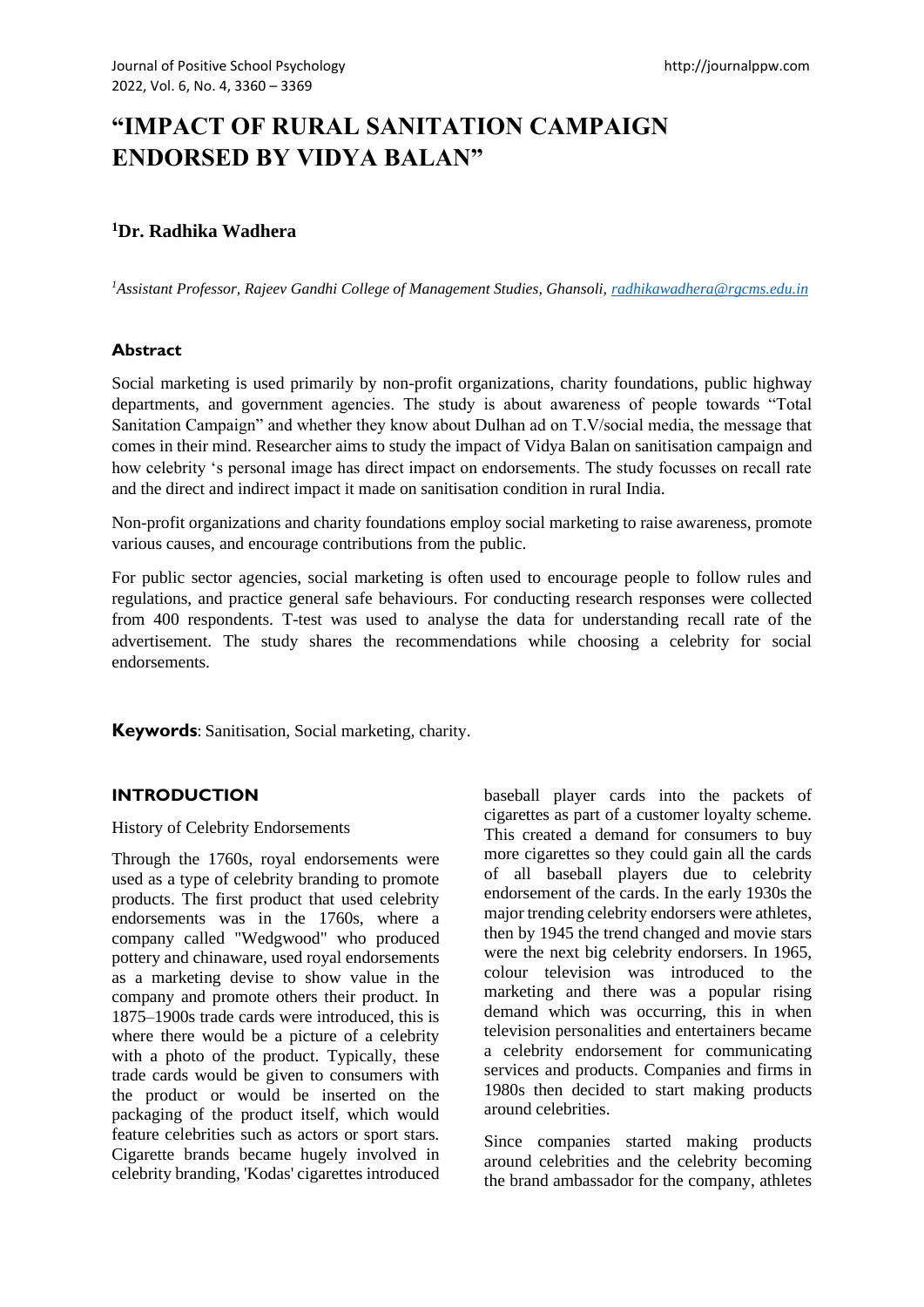and entertainment celebrity's then started to negotiate salaries and pay out's for them representing the company due to competition of other firms. Due to salaries always increasing because of the demands of the celebrity, usually sales for the company that the celebrity was promoting would increase.

Furthermore, in the late 1900s, celebrity endorsements came to another level, instead of images of them promoting a brand, companies started to hold press conferences with the celebrity announcing special deals, this meant celebrities had now become a spokesperson for the firm. As more companies got their celebrity ambassador to hold press conferences and announce special deals, sales for the brands were increasing immensely and more deals were introduced to the market.

Advantages of Celebrity on Sales and Advertising

Celebrity endorsements have considerable influence in sales when promoting a product and brand, as they can supply information, which is focused on the benefits and remarkable features of the product in an unbiased and standard form, which has a great effect on the business revenue. An advantage of celebrity branding is by using social networks, as it is a less cost-effective scheme of assembling and distributing information so that consumers become more aware of the product before purchasing it, as well as having great online consumer reviews will increase sales due to great advertisement done by the company/brand and the celebrity promoting the product. The most effective advertisements are those that are supported by celebrity endorsements. These celebrity endorsements result in beneficial results for the product or brand. Celebrities in advertising make the advertisement more noticeable to consumers; they stand out from the media clutter and are therefore a good basis of capturing and retaining consumer attention. Studies have shown that using celebrities in advertising increases the message's persuasiveness which results in consumers having a better recall and recognition for the product or brand.

Celebrities are perceived to hold qualities such as attractiveness, expertise, trustworthiness and likeability, which advertiser's hope will be transferred to the brand or product consequently creating positive images for that product or brand. Many consumers idolise celebrities and strive to imitate their lives with the clothes they wear and products they consume. Celebrities create meaning for the consumer through their interactions with products in advertising.

#### Disadvantages of celebrity branding

Due to the high-profile lives of celebrities that are constantly being reviewed and scrutinised by the media, there are risks of using celebrities in advertising. The term eclipsing (also referred to as overshadowing) is used to describe the instance where a celebrity in an advertisement overshadows the product being advertised by occupying more time or space than the product being advertised, this is a negative for the advertiser as the product is not the main focus for the consumers. It is crucial for the effectiveness of the advertisement to ensure that the product is the focus of attention.

Overexposure refers to the negative affect that is a result of when a celebrity endorses multiple products of a similar type at one time. Consumers can become more sceptical of the celebrity's motives to endorse products and therefore may perceive the celebrity to be less credible when endorsing multiple products.

Celebrity endorsements do not guarantee long term favourable effects, due to the risk to advertisers that the celebrity endorser may get caught up in a scandal, creating negative perceptions to consumers. Common celebrity scandals involve alcohol, drug, sex, or crime related events. These scandals can have a negative effect on the image of the brand, as consumers' negative perceptions of the celebrity endorser may be transferred to the brand, therefore negatively influencing sales of the brand's products. Consumers' views of the celebrity endorser may change, due to changes in the celebrity's image. Changes in image may be a result of injury, physical appearance, and change in marital status, or a decline in professional visibility, and this can result in the celebrity endorser no longer suiting the product or brand being endorsed.

• Brand images can change if celebrities cause themselves a bad name or reputation.

• Celebrities can be overexposed. An example of this is Tiger Woods, when he worked for so many companies his credibility started to suffer.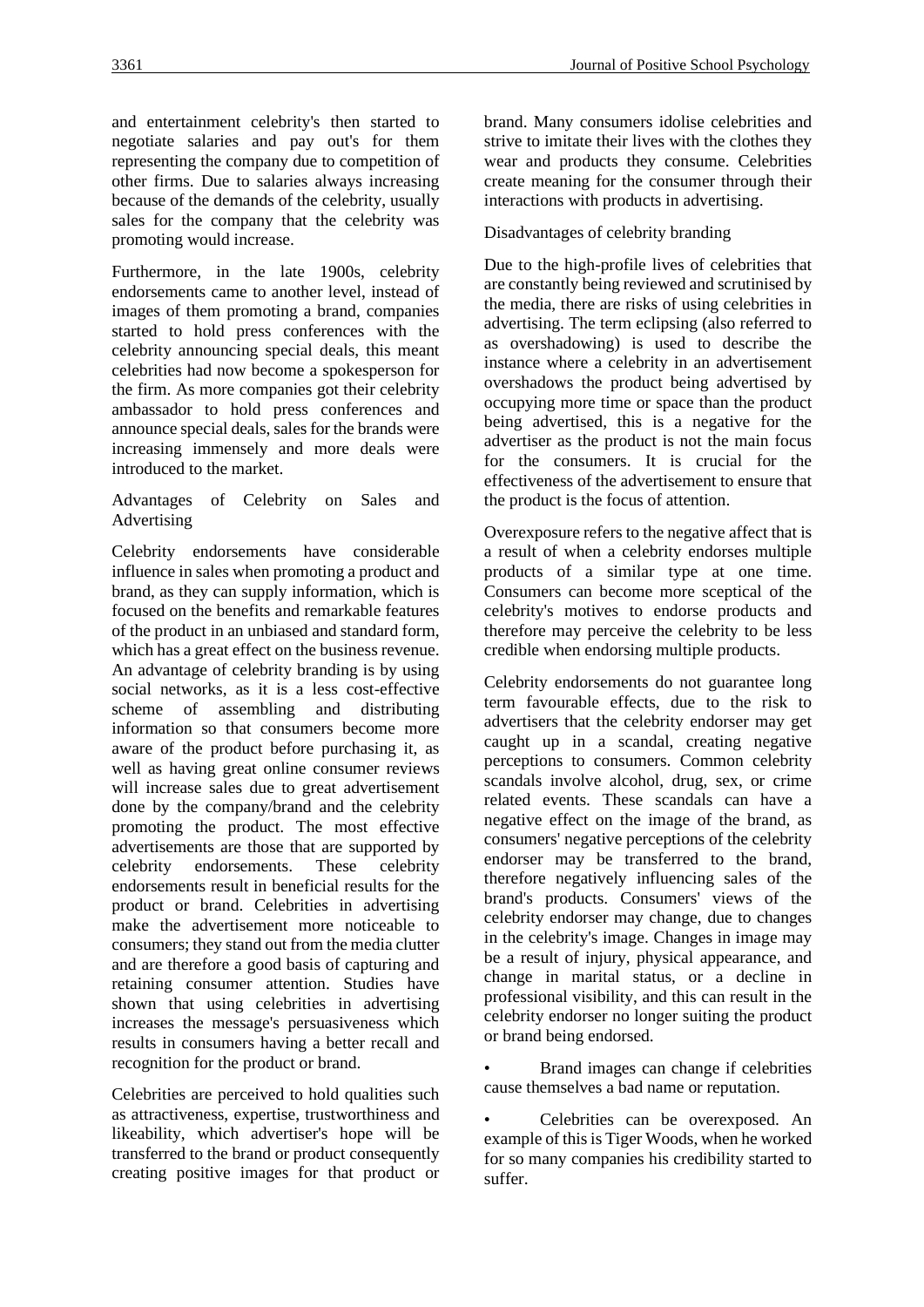• Celebrities start to overshadow brands. Customers will start to focus on the celebrity rather than the product.

## Risks Involved

When a celebrity is promoting a brand there can be risks involved, where there is a miscommunication between the consumer and the representation of the product. In some cases there is no connection between the product and the celebrity, which can become an effective or a defective result due to the position and relevance of the product. When Celebrity Branding does not work out for a firm, the celebrity can be seen as a scheme to promote the person as a marketing instrument. Ideally, some consumers believe that companies who use celebrity endorsers, as a marketing strategy to promote a product should chose an endorser who utilizes and enjoys using the product. Therefore, ethically they are trusting the brand and showing potential consumers the effects of the product and making the advertisement more believable. Rather than a celebrity endorser who is promoting the brand just because of their social status and there is no relevance between the product and the celebrity.

Companies who use celebrity endorsers are at a risk financially, whether they are choosing the right celebrity endorser to represent their brand and return the favour with an increase in sales or for the brand to become known on a wider scale. Firms are also taking risks in hoping that their chosen celebrity endorser will portray their brand in the correct way, because any small or big mistake can cost the company in a negative outcome, especially due to the celebrity's social status it can effect a huge audience. This could be due to miscommunication between the firm and the endorser advertising the product or service.

Celebrity endorsement usually impacts the feelings of the customers and the position they have concerning the advertisement and the brands, thus enhancing the purchase intentions and the sales. Therefore, if there is a communication error, it can defeat the sale as well as portray the brand negatively. Financially, firms can invest up to millions of dollars when choosing a celebrity to promote their brand; therefore they do not wish for an undesirable impact.

## **Type of Endorsement**

### Paid endorsement

Paid endorsements involve a contract between the brand and the celebrity to represent the brand. The celebrity will generally gain a sum of money for endorsing the brand but also have a few guidelines to follow. Some methods of paid endorsements are:

### Advertisements

Advertisements can include television advertisements, radio, billboards, or magazine posters showing the celebrity in the brands advertisement to help increase the products image. The celebrity could be seen using the product, or the main character, as being seen in the advertisement can help viewers associate them with the brand. Celebrities used for voiceovers or radio advertisements generally have a distinct voice that viewers will recognize like Morgan Freeman's voice.

### Events

Brands use events for the celebrity to be seen at, as it helps show their support or association with the brand. Having photos taken of the celebrities at the event makes the viewers associate them with them supporting the brand, making the viewer associate a positive connection. This can be done through celebrities hosting the brands event.

## Social Media

Celebrities promote the brand using social media using social media, like Instagram, Facebook or Snapchat. This helps the brand target the celebrities' followers to create an association between the two. Social media sites, including Twitter, Instagram and Facebook, are a popular non-traditional medium for celebrities endorsing products and brands. The advantages of using celebrity endorsements on social media are the large reach that celebrities have. This means that large audiences are exposed to the influence of the celebrity to encourage positive purchasing behaviours towards the brand. As well as having reach to their followers, any post may be shared by their followers to extend that reach to further audiences. Another benefit of using social media for celebrity endorsements is the interactive nature of this non-traditional media, this helps to build the relationship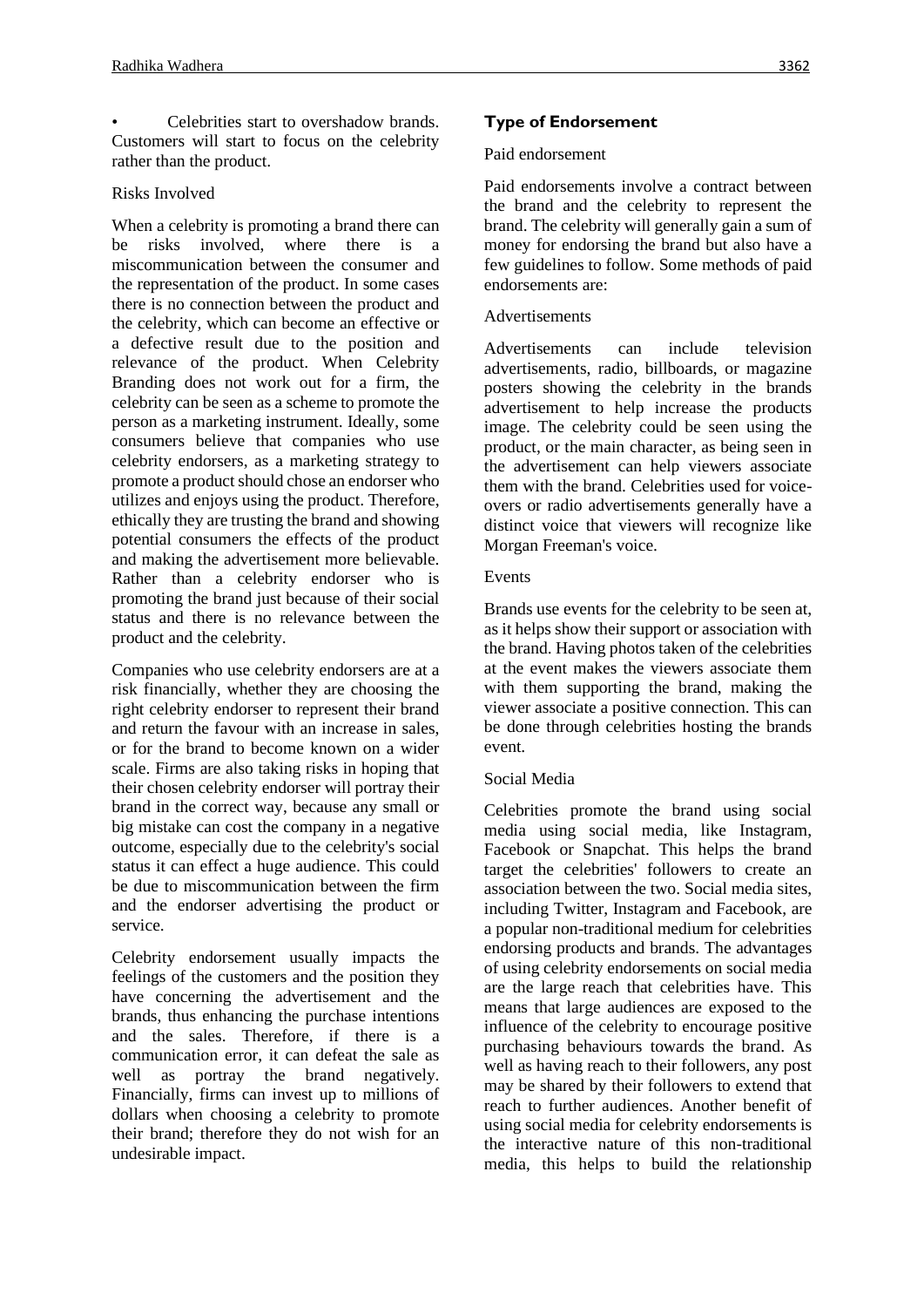between the celebrity endorser, consumer and the brand.

# Unpaid Endorsement

Celebrities are seen wearing or using the product due to liking it themselves. They could be seen wearing the product in public or in photos on social media. This is 'free advertising' for the brand. A negative of this is the brand has no control over what message or image the celebrity associated with the brand is portraying. Brands can send free samples to celebrities to try out their product, and review or use on social media to give their opinion on the product. Lots of beauty companies use this to get YouTube reviewers to review their product so they get free advertising.

# Disadvantages

• Image change: Since the brand is being associated with a celebrity, everything they do will be associated with the brand. A bad celebrity image change, changes the brands image and can cause a drop in popularity, losing consumers and credibility of the brand. Celebrities can make mistakes and the brand can choose to back their endorser or drop them to avoid their reputation being tarnished too.

Loss of popularity: If a celebrity loses followers by becoming less popular, which could be done through negative actions the brand will also loose popularity with that market. The loyalty of the consumers to the brand will only stay if they are loyal to the celebrity.

• Overexposure: Celebrities credibility can suffer if they are endorsing too many brands or products, especially in similar fields. This makes consumers associate the celebrity with lots of brands, rather than one distinct one making their association with the brand not as strong and compelling.

• Overshadowing: By a celebrity endorsing the product, consumers can just be interested in the celebrity rather than following the brand. This means that they don't actually create a connection with the brand, as their attention is focused on the celebrity, overshadowing the initial product or brand.

Advantages vs. disadvantages for celebrity

Celebrity endorsement also affects the celebrity. The brand itself can have a positive and negative influence on the celebrities' image showing a reverse effect of the celebrity endorsing the brand.

# Advantages

• Positive image: If the celebrity becomes an endorser for a company with a positive image, the celebrity can gain the same reputation of the brand they are associated with. This could be if they join with a brand that is environmentally friendly; the celebrity can be seen to be environmentally friendly also.

• Income: Brands will pay a huge amount for celebrities to endorse their product or service. This means celebrities gain more income for just associating them with the brand.

• Fame: Celebrities can also gain a bigger following from the brands consumers. They think that if the celebrity likes a brand they do, that they should like the celebrity too.

# Disadvantages

Lose credibility: If the brand does something deemed unacceptable by consumers, the celebrity can also be seen in this light. This could cause followers of the celebrity to be doubtful of them, not just the brand. Assumptions could be made that the celebrity agrees with all actions of the brand and become less credible by association.

Put off other endorsements: By celebrities endorsing one brand, they could put off other brands offering them endorsement deals meaning they could miss out on more money or getting a deal with a brand they like more. They could also be seen as disliking other competitor brands or not able to associate themselves with other brands such as Nike and Adidas, as they in the same market.

# Importance of Celebrity Branding

Celebrity branding has become a marketing strategy to help appeal a brand to new consumers. They are a way for brands to increase their sales and grow their market, having a huge influence on society as they are seen as opinion leaders. Brands build a relationship with new consumers through celebrities endorsing their products. Celebrities can capture the consumer's attention and identify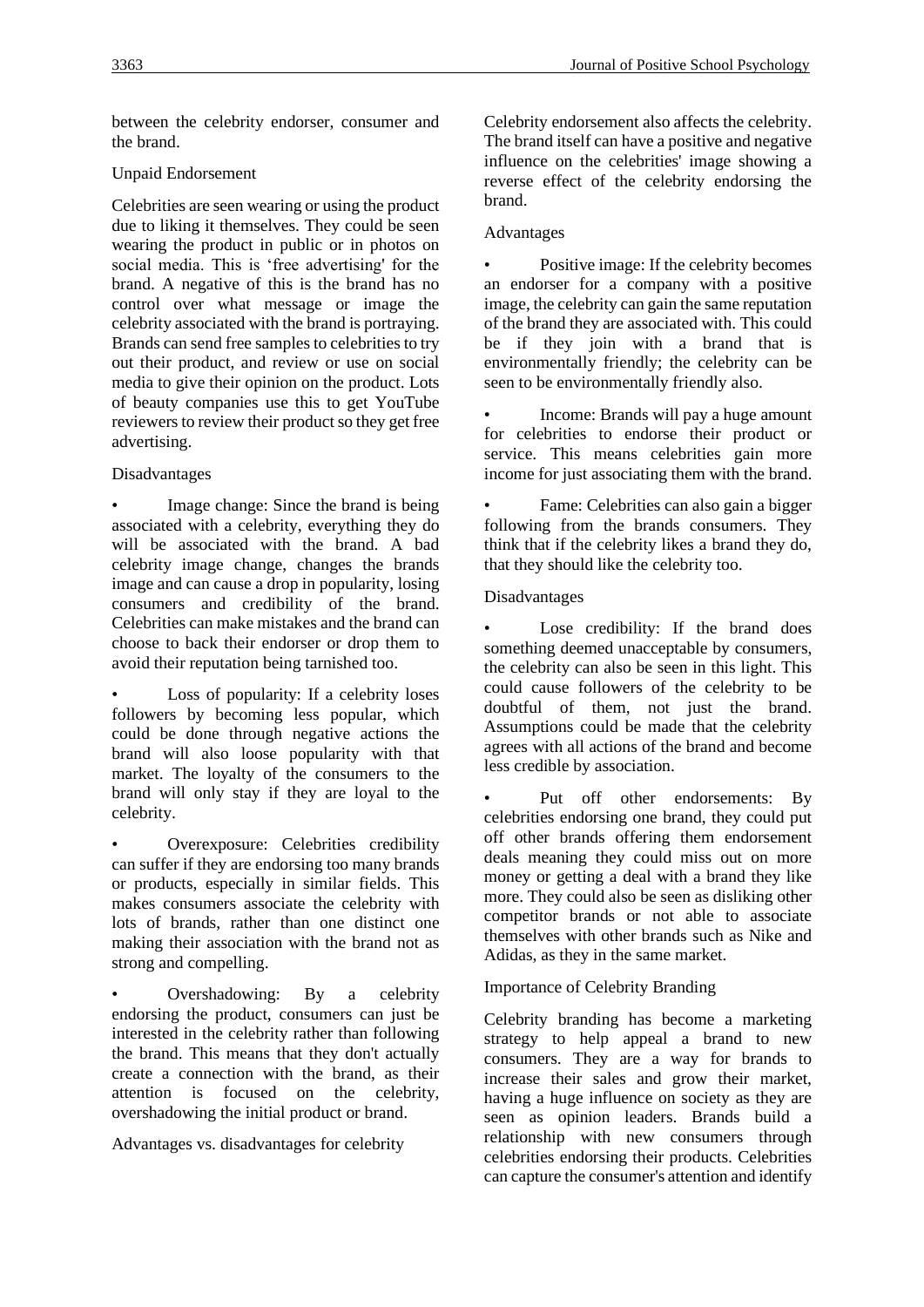with the brand, leading to sales and making the brand more desirable over other competitors. They also have an influence over their followers due to consumers showing an increase in obsession with celebrities'. A connection can be made with the consumers in a way brands cannot. Some generations look up to celebrities as they can aspire to be like them. Many brands will ride the celebrity's success wave when using them in an endorsement.

## **FINDINGS**

Total Sanitation Campaign

Respondents' opinions regarding "Total Sanitation Campaign" have been found strong agreement of Respondents'. The findings of the analysis shows that Respondents' are heard about total sanitation program, they seen dulhan ad on T.V. and they remembered the celebrity, liked the pulse polio ad, and they agreed that when they heard about dulhan ad than Message comes in their mind.

Respondents' opinions regarding "People remember this ad because of Vidya Balan" The majority of respondent's opinion shows that people remember this ad because of Vidya Balan.

Respondents' opinions regarding "People remember the ad because of importance of the message" The majority of respondent's opinion shows that people remember the ad because of importance of the message.

Respondents' opinions regarding "The ad is memorable because of its style of execution". The majority of respondent's opinions shows that the ad is memorable because of its style of execution.

• Respondents' opinions regarding "The ad would not have been so effective if not endorsed by Vidya Balan" The majority of respondent's opinions shows that the ad would not have been so effective if not endorsed by Vidya Balan.

Respondents' opinions regarding "People like this ad because of forceful advocacy of sanitation programme by Vidya Balan". The majority of respondent's opinions shows that people like this ad because of forceful advocacy of sanitation programme by Vidya Balan.

Respondents' opinions regarding "Celebrities like Vidya Balan can easily influence the people". The majority of respondent's opinion shows that celebrities like Vidya Balan can easily influence the people.

• Respondents' opinions regarding "Mass appeal of celebrities like Vidya Balan can change the attitude of people towards public sanitation". The majority of respondent's opinions shows that Mass appeal of celebrities like Vidya Balan can change the attitude of people towards public sanitation.

Respondents' opinions regarding "This ad has really motivated people to make toilets in their homes". The majority of respondent's opinions shows that this ad has really motivated people to make toilets in their homes.

Respondents' opinions regarding "Endorsement by Vidya Balan has motivated people to think about public sanitation". The majority of respondent's opinions shows that Endorsement by Vidya Balan has motivated people to think about public sanitation.

Respondents' opinions regarding "Celebrities can help educate people about sanitation related issues". The majority of respondent's opinions shows that Celebrities can help educate people about sanitation related issues.

Respondents' opinions regarding "People follow Vidya Balan because of the love and respect for her". The majority of respondent's opinions shows that People follow Vidya Balan because of the love and respect for her.

• Respondents' opinions regarding "The UNICEF Total Sanitation Programme got momentum because people really did what they were told to do". The majority of respondent's opinion shows that The UNICEF Total Sanitation Programme got momentum because people really did what they were told to do.

Respondents' opinions regarding "Success of this campaign can largely be attributed to endorsement by Vidya Balan". The majority of respondent's opinions shows that Success of this campaign can largely be attributed to endorsement by Vidya Balan.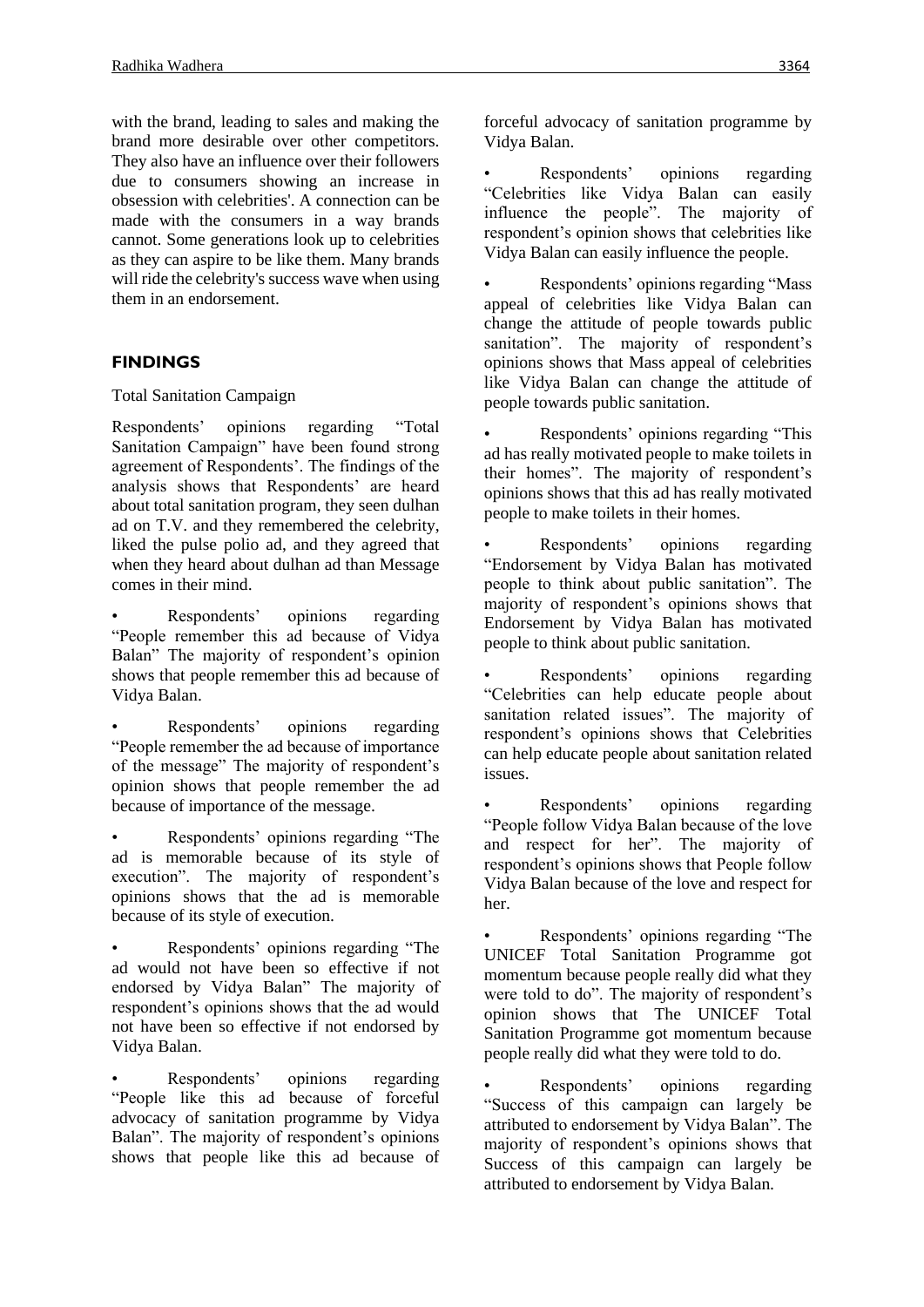Respondents' opinions regarding "Celebrities like Vidya Balan can really bring about a change in the behaviour of people". The majority of respondent's opinions shows that Celebrities like Vidya Balan can really bring about a change in the behaviour of people.

|                                          |  |  | Overall Opinion of Respondents Regarding |  |  |  |  |  |
|------------------------------------------|--|--|------------------------------------------|--|--|--|--|--|
| <b>UNICEF Total Sanitation Programme</b> |  |  |                                          |  |  |  |  |  |

| Q No           | <b>Statements</b>                            | t-value   | Sig. (2-tailed) | Mean | Std. Deviation |
|----------------|----------------------------------------------|-----------|-----------------|------|----------------|
| $\mathbf{1}$   | Remember ad due to<br>Vidya Balan            | 9.488*    | .000            | 3.00 | .756           |
| $\overline{2}$ | Remember because<br>imp of Message           | 18.336*   | .000            | 3.29 | .614           |
| 3              | Like due to Style of<br>exestuation          | 19.759*   | .000            | 3.27 | .556           |
| $\overline{4}$ | Not effective without<br>Vidya Balan         | $3.505*$  | .001            | 2.70 | .823           |
| 5              | Advocacy of program<br>by Vidya Balan        | 8.259*    | .000            | 2.93 | .733           |
| 6              | Celebrities can<br>influence people          | $9.535*$  | .000            | 2.98 | .708           |
| $\overline{7}$ | Celebrities can change<br>attitude           | 13.869*   | .000            | 3.17 | .685           |
| 8              | Motivated to construct<br>toilets            | $14.301*$ | .000            | 3.11 | .605           |
| 9              | Motivated to think<br>Public sanitation      | 11.758*   | .000            | 3.02 | .634           |
| 10             | Celebrities can help<br>education of people  | 18.352*   | .000            | 3.22 | .560           |
| 11             | Follow Vidya Balan<br>due to love & respect  | 9.684*    | .000            | 2.94 | .639           |
| 12             | People did as told by<br>Celebrities         | 15.632*   | .000            | 3.11 | .554           |
| 13             | Success due to Vidya<br>Balan                | $5.461*$  | .000            | 2.78 | .734           |
| 14             | Celebrities can change<br>behavior of people | 9.144*    | .000            | 2.94 | .677           |

Source: SPSS output

Overall opinion of Respondents Regarding UNICEF Total Sanitation Programme, t-test has been applied to test significant difference between average opinion of respondents and neutral opinion at 5% level of significance. It has been found that there is significant difference in overall opinion of respondents in all cases. Following overall opinion of respondents regarding respondents regarding UNICEF Total Sanitation Programme have been found significant,

Respondents' opinion on whether

Respondents opinion regarding  $\Box$ "People remember this ad because of Vidya Balan" have been found significantly (9.488) different from equally divided opinion. The average score (3.00) shows agreement of the respondents. It shows that people remember this ad because of Vidya Balan.

Respondents opinion regarding  $\Box$ "People remember the ad because of importance of the message" have been found significantly (18.336) different from equally divided opinion. The average score (3.29) shows agreement of the respondents. It shows that people remember the ad because of importance of the message.

Respondents opinion regarding "The  $\Box$ ad is memorable because of its style of execution" have been found significantly (19.759) different from equally divided opinion. The average score (3.27) shows agreement of the respondents. It shows that the ad is memorable because of its style of execution.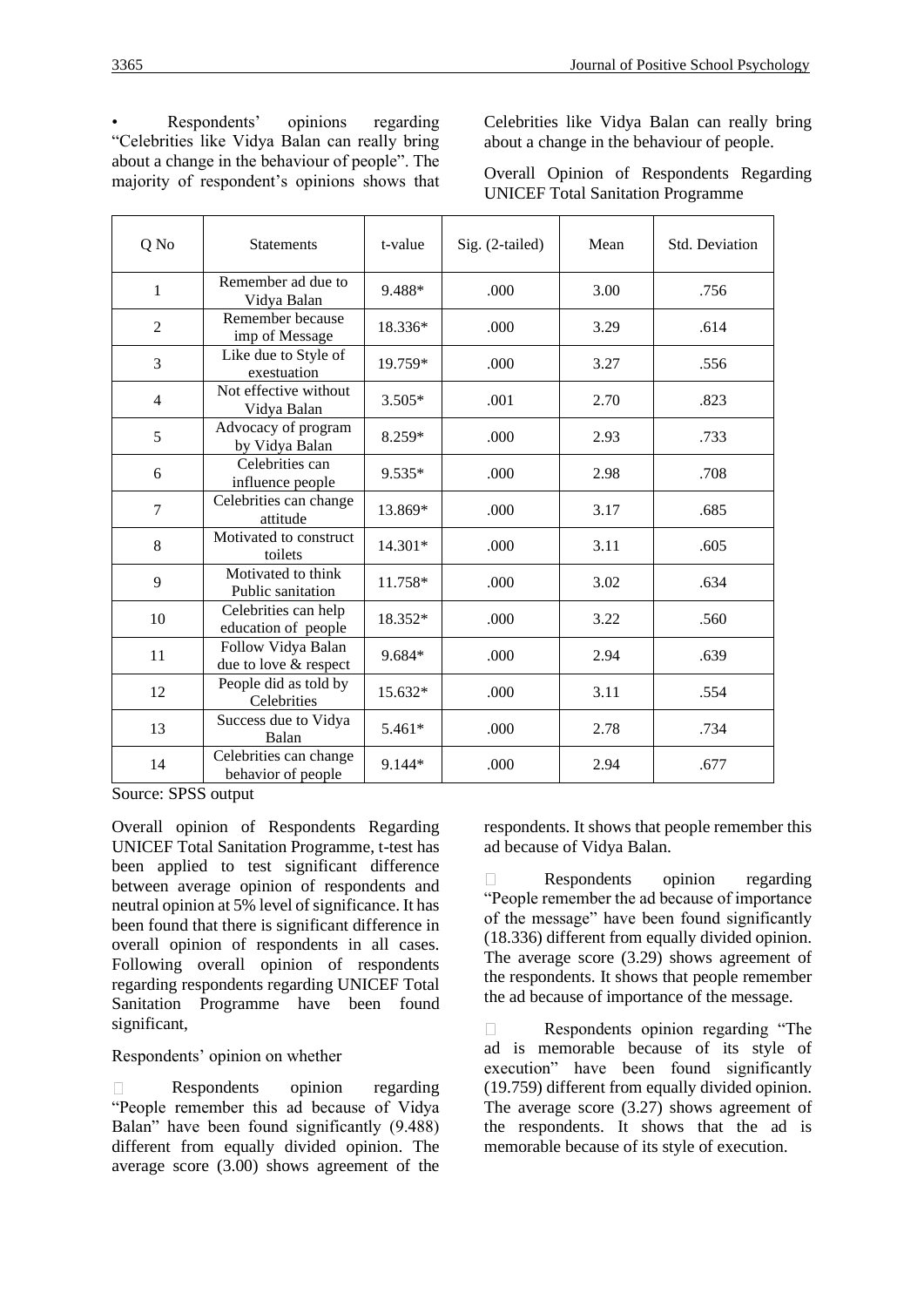$\Box$ Respondents opinion regarding "The ad would not have been so effective if not endorsed by Vidya Balan" have been found significantly (3.505) different from equally divided opinion. The average score (2.70) shows agreement of the respondents. It shows that the ad would not have been so effective if not endorsed by Vidya Balan.

Respondents opinion regarding  $\Box$ "People like this ad because of forceful advocacy of sanitation programme by Vidya Balan" have been found significantly (8.259) different from equally divided opinion. The average score (2.93) shows agreement of the respondents. It shows that people like this ad because of forceful advocacy of sanitation programme by Vidya Balan.

 $\Box$ Respondents opinion regarding "Celebrities like Vidya Balan can easily influence the people" have been found significantly  $(9.535)$  different from equally divided opinion. The average score (2.98) shows agreement of the respondents. It shows that Celebrities like Vidya Balan can easily influence the people.

Respondents opinion regarding "Mass  $\Box$ appeal of celebrities like Vidya Balan can change the attitude of people towards public sanitation" have been found significantly (13.869) different from equally divided opinion. The average score (3.17) shows agreement of the respondents. It shows that mass appeal of celebrities like Vidya Balan can change the attitude of people towards public sanitation.

Respondents opinion regarding "This  $\Box$ ad has really motivated people to make toilets in their homes" have been found significantly (14.301) different from equally divided opinion. The average score (3.11) shows agreement of the respondents. It shows that this ad has really motivated people to make toilets in their homes.

Respondents opinion regarding  $\Box$ "Endorsement by Vidya Balan has motivated people to think about public sanitation" have been found significantly (11.758) different from equally divided opinion. The average score (3.02) shows agreement of the respondents. It shows that endorsement by Vidya Balan has motivated people to think about public sanitation.

 $\Box$ Respondents opinion regarding "Celebrities can help educate people about sanitation related issues" have been found significantly (18.352) different from equally divided opinion. The average score (3.22) shows agreement of the respondents. It shows that celebrities can help educate people about sanitation related issues

Respondents opinion regarding "People follow Vidya Balan because of the love and respect for her" have been found significantly (9.684) different from equally divided opinion. The average score (2.94) shows agreement of the respondents. It shows that people follow Vidya Balan because of the love and respect for her.

Respondents opinion regarding "The  $\Box$ UNICEF Total Sanitation Programme got momentum because people really did what they were told to do" have been found significantly (15.632) different from equally divided opinion. The average score (3.11) shows agreement of the respondents. It shows that the UNICEF Total Sanitation Programme got momentum because people really did what they were told to do.

Respondents opinion regarding  $\Box$ "Success of this campaign can largely be attributed to endorsement by Vidya Balan" have been found significantly (5.461) different from equally divided opinion. The average score (2.78) shows agreement of the respondents. It shows that success of this campaign can largely be attributed to endorsement by Vidya Balan.

Respondents opinion regarding  $\Box$ "Celebrities like Vidya Balan can really bring about a change in the behaviour of people" have been found significantly (9.144) different from equally divided opinion. The average score (2.94) shows agreement of the respondents. It shows that Celebrities like Vidya Balan can really bring about a change in the behaviour of people.

Overall Opinion of Respondents' Regarding UNICEF Total Sanitation Programme

Overall opinion of Respondents' regarding Vidya Balan impact on UNICEF Total Sanitation Programme Ad, t-test has been applied to test significant difference between average opinion of Respondents' and neutral opinion. It has been found that there is significant difference in overall opinion of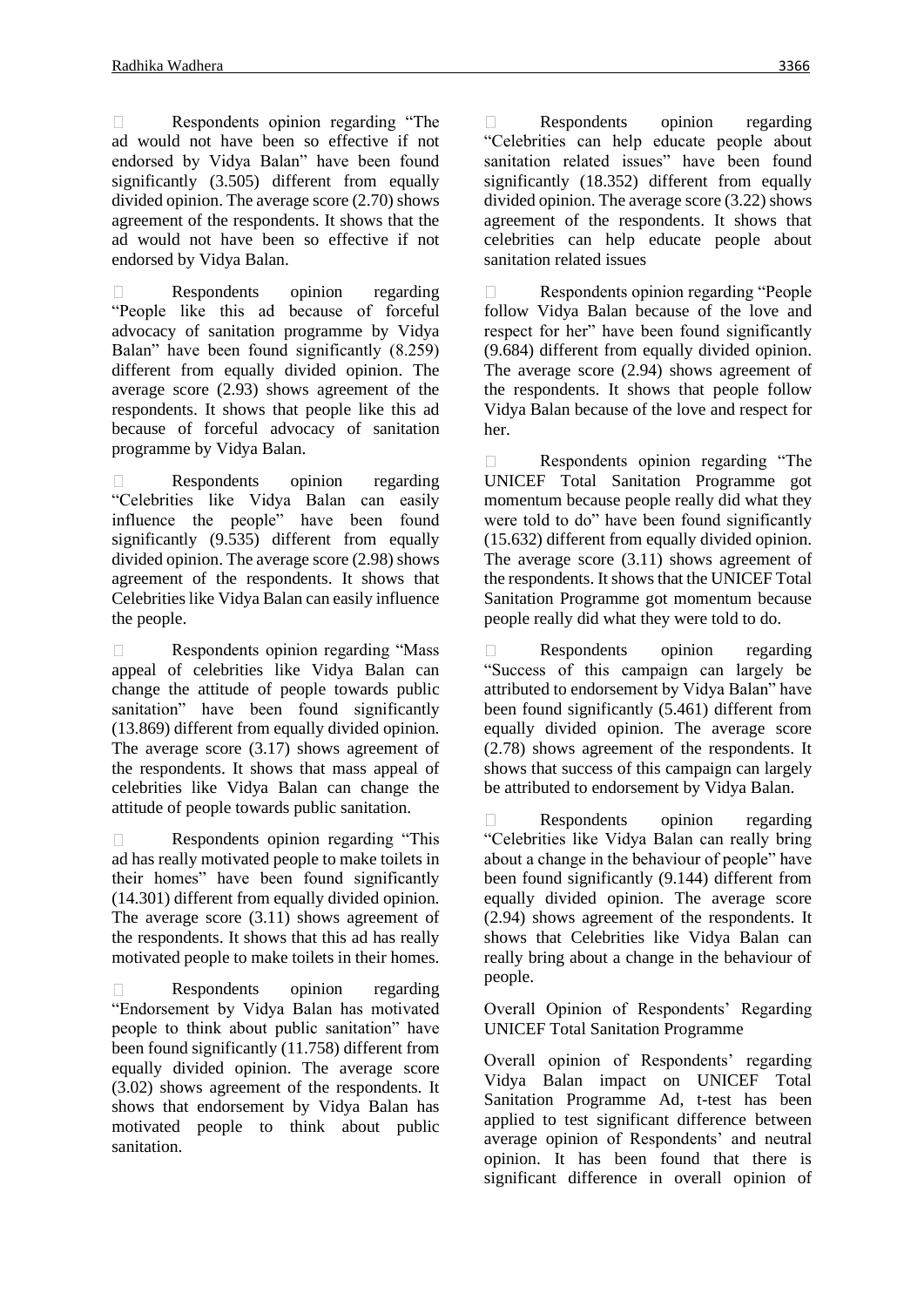Respondents' in all cases. Respondents' opinion regarding "People remember this ad because of Vidya Balan", "People remember the ad because of importance of the message", "The ad is memorable because of its style of execution", "The ad would not have been so effective if not endorsed by Vidya Balan", "People like this ad because of forceful advocacy of sanitation programme by Vidya Balan", "Celebrities like Vidya Balan can easily influence the people", "Mass appeal of celebrities like Vidya Balan can change the attitude of people towards public sanitation", "This ad has really motivated people to make toilets in their homes", "Endorsement by Vidya Balan has motivated people to think about public sanitation", "Celebrities can help educate people about sanitation related issues", "People follow Vidya Balan because of the love and respect for her", "The UNICEF Total Sanitation Programme got momentum because people really did what they were told to do", "Success of this campaign can largely be attributed to endorsement by Vidya Balan" and "Celebrities like Vidya Balan can really bring about a change in the behaviour of people" have been found significant different.

Further Respondents' opinion on "People remember this ad because of Vidya Balan", "People remember the ad because of importance of the message", "The ad is memorable because of its style of execution", "The ad would not have been so effective if not endorsed by Vidya Balan", " People like this ad because of forceful advocacy of sanitation programme by Vidya Balan", "Celebrities like Vidya Balan can easily influence the people", "Mass appeal of celebrities like Vidya Balan can change the attitude of people towards public sanitation", "This ad has really motivated people to make toilets in their homes", Endorsement by Vidya Balan has motivated people to think about public sanitation", "Celebrities can help educate people about sanitation related issues", "People follow Vidya Balan because of the love and respect for her", "The UNICEF Total Sanitation Programme got momentum because people really did what they were told to do", "Success of this campaign can largely be attributed to endorsement by Vidya Balan" and "Celebrities like Vidya Balan can really bring about a change in the behaviour of people" shows agreement of Respondents' in all cases.

Gender Wise Opinion of Respondents' Regarding UNICEF Total Sanitation Programme

Gender wise opinion of Respondents' regarding "Vidya Balan impact on The UNICEF Total Sanitation Programme Ad" F-test has been applied to test significant difference between gender wise opinions of Respondents' at 5% level of significance. It has been found that there is significant difference in 4 statements out of 14 statements. Following gender wise opinion of Respondents' regarding "The UNICEF Total Sanitation Programme", "People remember this ad because of Vidya Balan", "Celebrities can help educate people about sanitation related issues" and "Success of this campaign can largely be attributed to endorsement by Vidya Balan" have been found significant.

Further the following opinion of Respondents' on "People remember the ad because of importance of the message", "The ad is memorable because of its style of execution", "The ad would not have been so effective if not endorsed by Vidya Balan", "People like this ad because of forceful advocacy of sanitation programme by Vidya Balan", "Celebrities like Vidya Balan can easily influence the people", "Mass appeal of celebrities like Vidya Balan can change the attitude of people towards public sanitation", "This ad has really motivated people to make toilets in their homes", "Endorsement by Vidya Balan has motivated people to think about public sanitation", "People follow Vidya Balan because of the love and respect for her" and "The UNICEF Total Sanitation Programme got momentum because people really did what they were told to do" have been found not significant.

Age Wise Opinion of Respondents' Regarding UNICEF Total Sanitation Programme

Age wise opinion of Respondents' regarding "Vidya Balan impact on The UNICEF Total Sanitation Programme" F-test has been applied to test significant difference between age wise opinions of Respondents' at 5% level of confidence. It has been found that there is significant difference in 11 statements out of 14 statements. Following age wise opinion of Respondents' regarding "The UNICEF Total Sanitation Programme "People remember this ad because of Vidya Balan", "People remember the ad because of importance of the message",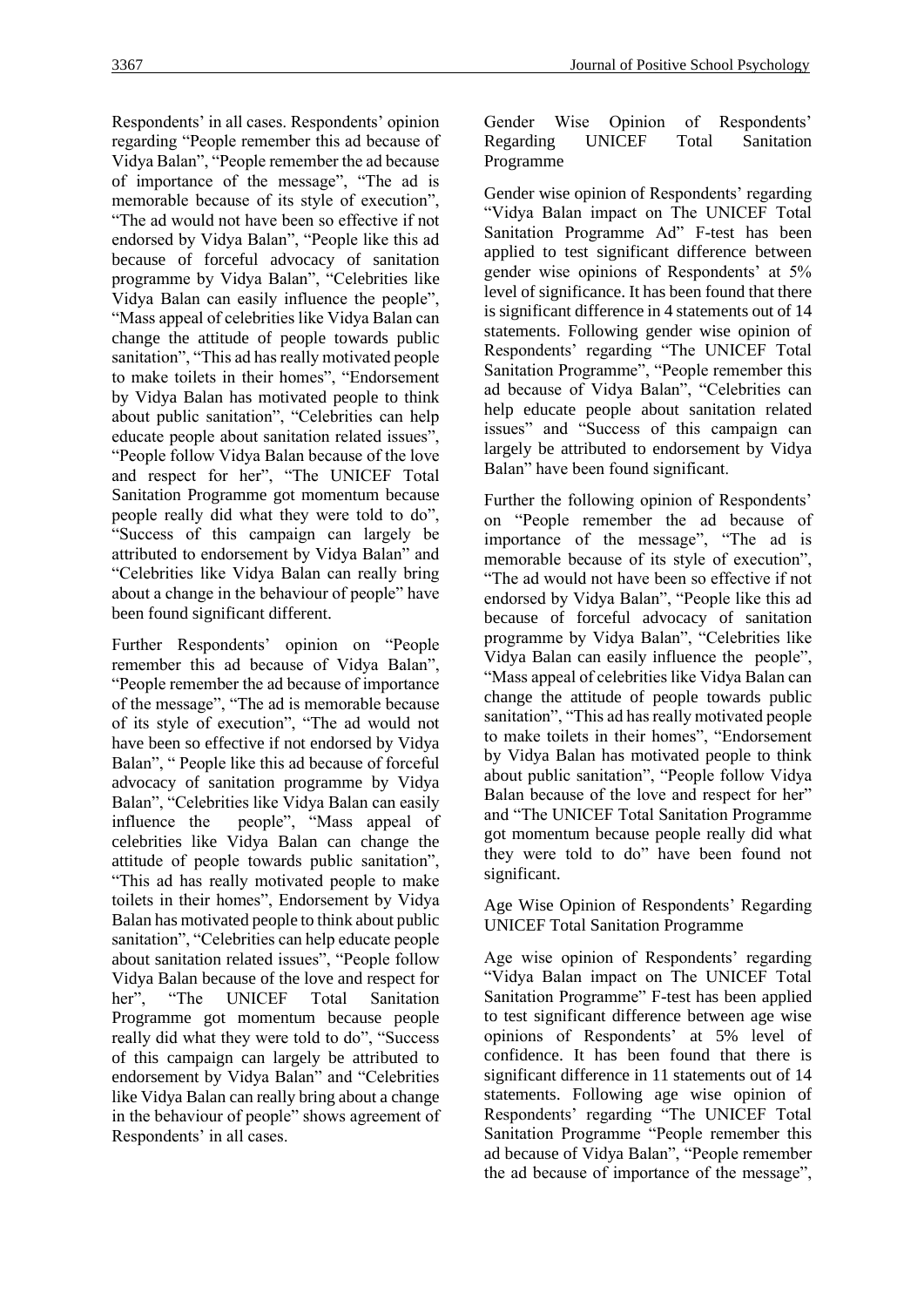"The ad would not have been so effective if not endorsed by Vidya Balan", "People like this ad because of forceful advocacy of sanitation programme by Vidya Balan", "Celebrities like Vidya Balan can easily influence the people", "This ad has really motivated people to make toilets in their homes", "Endorsement by Vidya Balan has motivated people to think about public sanitation", "Celebrities can help educate people about sanitation related issues", "Success of this campaign can largely be attributed to endorsement by Vidya Balan", "The UNICEF Total Sanitation Programme got momentum because people really did what they were told to do" and "Celebrities like Vidya Balan can really bring about a change in the behaviour of people" have been found significant

Further the following opinion of Respondents' on "The ad is memorable because of its style of execution", "Mass appeal of celebrities like Vidya Balan can change the attitude of people towards public sanitation" and "People follow Vidya Balan because of the love and respect for her" have been found not significant.

# **CONCLUSION**

When companies are selecting a celebrity to endorse their brand, they must match a criteria that they wish for the brand to be associated with. The celebrity must fill the gap between the consumer and brand when one is present.

- Audience: The celebrity must be able to connect and reach the audience the brand is most compatible with.
- Characteristics: Must fit the brands characteristics so that they associate the right values with the brand.

• Image: Brands must look and see if the celebrities' image is one the brand wants to be associated with, making sure they look into the celebrity image and past in case it could put the company into a bad light. If the celebrity has a negative image, the brand could be perceived that way too.

• Attractiveness: A positive attitude is associated with attractive people. The more attractive a celebrity is the more effective the endorsement will be. They look at the physical attributes the celebrity has such as body shape, facial features, and nationality.

• Cost: Some celebrities can cost more than others due to popularity. The amount the celebrity costs to have endorsed a product or service can influence whether they are selected or not.

Credibility: The credibility of the celebrity will transfer onto the brand so they must ensure the celebrity has a credible reputation. If a celebrity is already endorsing other brands or has endorsed a lot of brands in the past, this can have a negative effect on the brand image as consumers could believe that they are only doing it for the money and their credibility could come into question on whether the product is actually as good as what they are saying, creating the brands credibility to come into question also.

# **Reference**

- [1] Hussain M. et. Al. (2011) "Relationship of Celebrity Endorsement with Consumers Impulse Buying in Peshawar, Khyber Pakhtunkhwa, Pakistan" Interdisciplinary Journal of Research in Business Vol. 1, Issue. 10, pp.67- 72 November, 2011
- [2] Jeyapalan A. (2015) "Influence of Celebrity Endorsement of Advertisement and Its Impact on Sales" Abhinav National Monthly Refereed Journal of Research in Commerce & Management, Volume 4, Issue 2 (February, 2015), Online ISSN-2277-1166, pp. 20-29, Available online on www.abhinavjournal.com
- [3] journalCode=wglo20#.Vcg5ICaqqko
- [4] Kaur T., Chawla S.V. & Kaur N. (2015) "A Study on the Relationship between Celebrity Endorsement, Consumer's Gender & Brand Recall" International Journal in Management and Social Science, (IJMSS) Vol.03 Issue-02, (February, 2015) ISSN: 2321-1784 pp 409-416
- [5] Khan S.K., Rukhsar A. & Shoaib M. (2016) "Influence of Celebrity Endorsement on Consumer Purchase Intention" IOSR Journal of Business and Management (IOSR-JBM) e-ISSN: 2278-487X, p-ISSN: 2319-7668, Volume 18, Issue 1.Ver. I (Jan. 2016), PP 06-09, DOI: 10.9790/487X-18110609
- [6] Kotler, P., & Roberto, W. (1989). Social marketing: Strategies for changing public behavior. New York, NY: The Free Press.